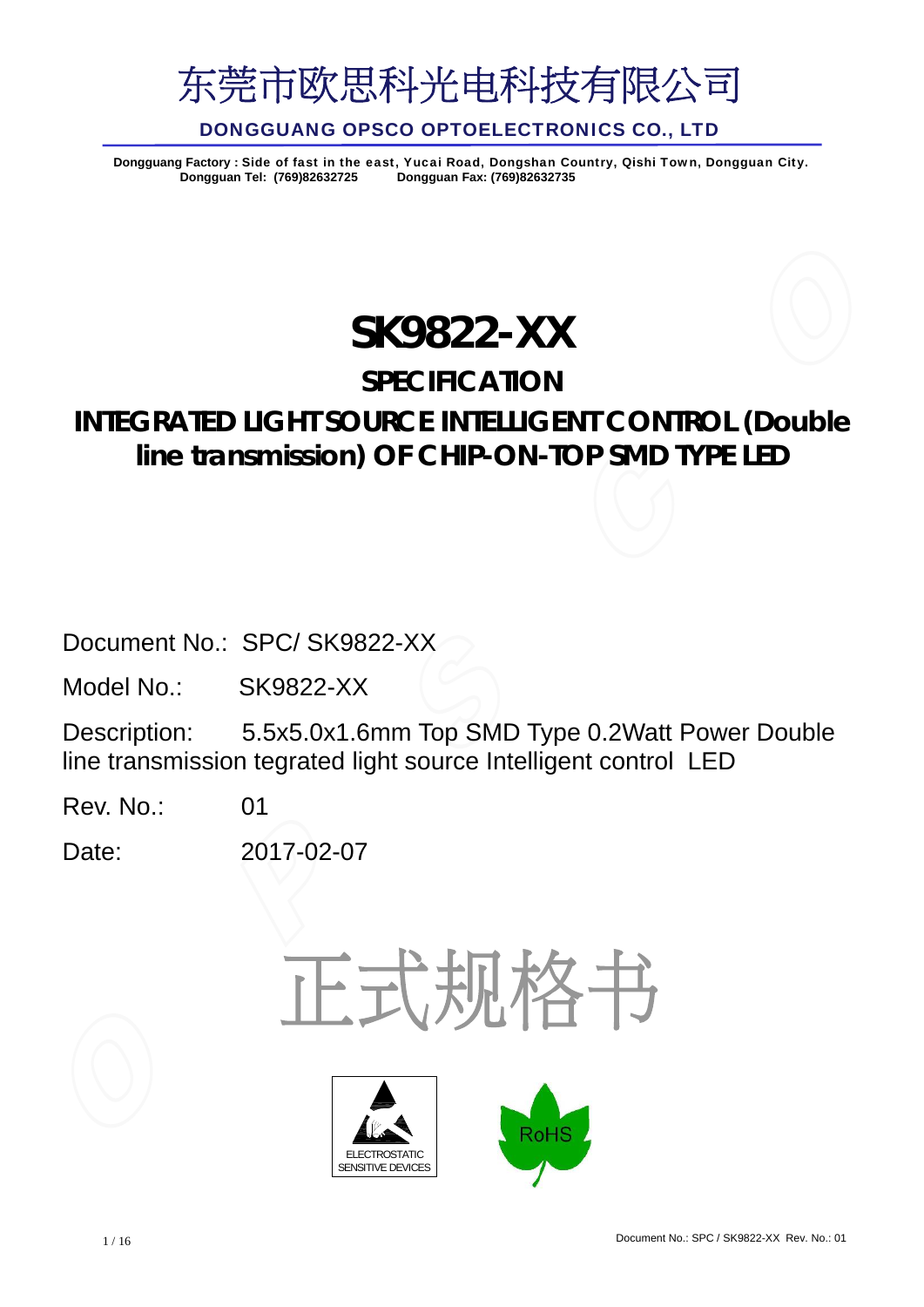

Dongguang Factory : Side of fast in the east, Yucai Road, Dongshan Country, Qishi Town, Dongguan City.<br>Dongguan Tel: (769)82632725 Dongguan Fax: (769)82632735 **Dongguan Tel: (769)82632725 Dongguan Fax: (769)82632735**

INTEGRATED LIGHT SOURCE INTELLIGENT CONTROL (Double line transmission) OF CHIP-ON-TOP SMD TYPE LED

## **Model: SK9822-XX**

### **1. Product Overview :**

**SK9822-XX is a two-wire transmission channel three (RGB) driving intelligent control circuit and the light emitting circuit in one of the LED light source control. Products containing a signal decoding module, data buffer, a built-in constant current circuit and RC oscillator; CMOS, low voltage, low power consumption; 256 level grayscale PWM adjustment and 32 brightness adjustment; use the double output, Data and synchronization of the CLK signal, connected in series each wafer output action synchronization.**

### 2. **Main Application Field:**

● Full color LED string light, LED full color module, LED super hard and soft lights, LED quardrail **tube, LED appearance / scene lighting**

● LED point light, LED pixel screen, LED shaped screen, a variety of electronic products, electrical **equipment etc..**

### 3. **Description:**

● **Top SMD internal integrated high quality external control line serial cascade constant current IC; 5V application; default on electric lights;**

● Control circuit and the RGB chip in SMD 5050 components, to form a complete control of pixel, **color mixing uniformity and consistency;**

- **The two-wire synchronous control.**
- The three <del>RGB</del> output control, 8Bit (256) color; 5Bit (32) to adjust the brightness;
- **The three constant current drive, self detection function specific signal**
- **The maximum frequency of 30MHZ serial data input**

● **The double data transmission, built-in support uninterrupted oscillation PWM output, can maintain a static image.** 

#### 4. Mechanical Dimensions:







Notes: 1. All dimensions are in millimeters.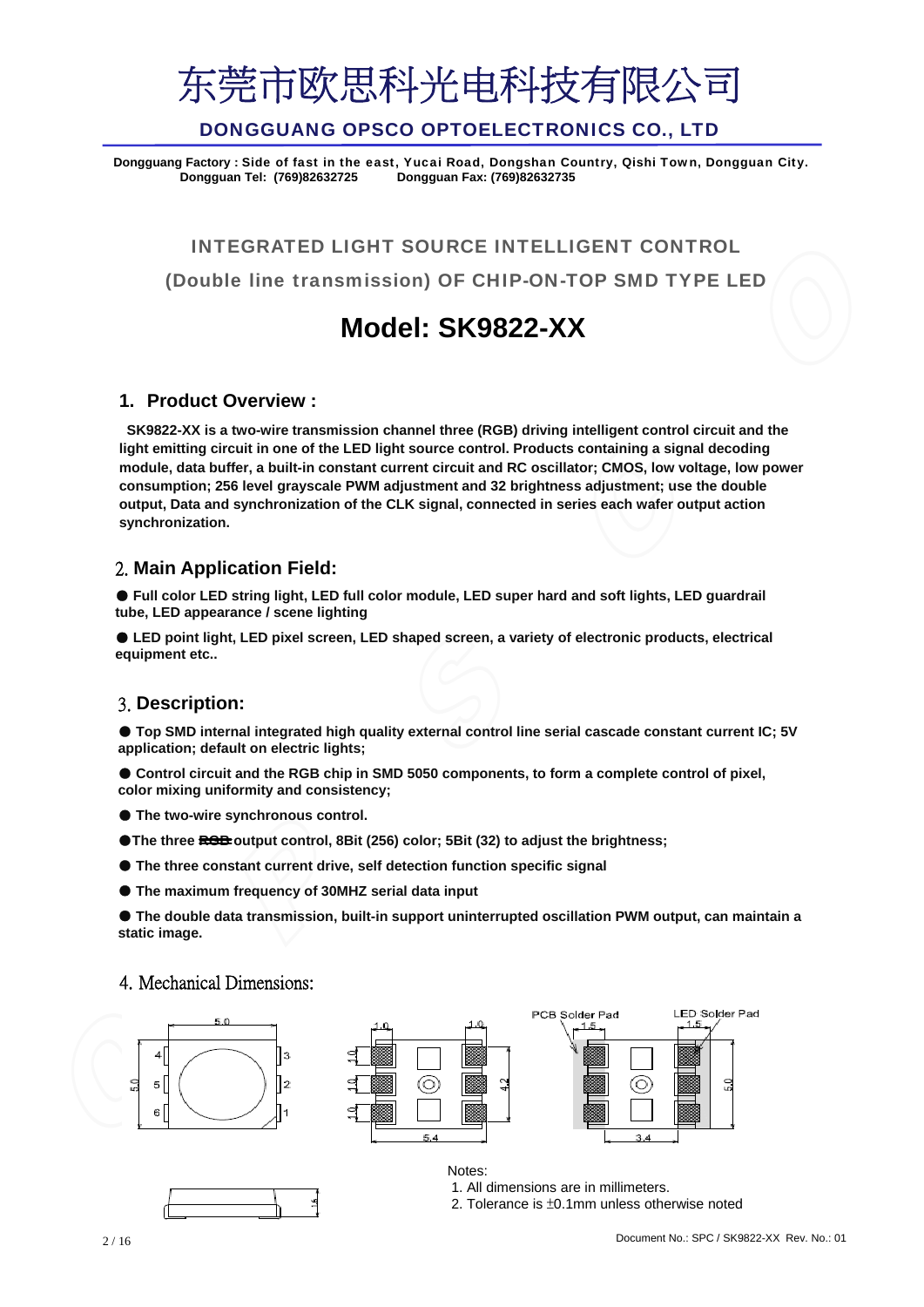## DONGGUANG OPSCO OPTOELECTRONICS CO., LTD

Dongguang Factory : Side of fast in the east, Yucai Road, Dongshan Country, Qishi Town, Dongguan City.<br>Dongguan Tel: (769)82632725 Dongguan Fax: (769)82632735 **Dongguan Tel: (769)82632725 Dongguan Fax: (769)82632735**

**5.** PIN configuration



| Item           | Symbol     | Pin Name          | Function description                         |  |  |
|----------------|------------|-------------------|----------------------------------------------|--|--|
|                | <b>SDI</b> | Data Input        | control signal Input data                    |  |  |
| $\overline{2}$ | <b>CKI</b> | <b>CLK</b> Input  | control signal Input Clock data              |  |  |
| 3              | <b>GND</b> | Ground            | The signal and power supply and<br>grounding |  |  |
| 4              | VCC        | Power             | power supply pin                             |  |  |
| 5              | <b>CKO</b> | <b>CLK</b> Output | control signal output Clock data             |  |  |
| 6              | <b>SDO</b> | Data Input        | control signal output data                   |  |  |

**6.** General Information

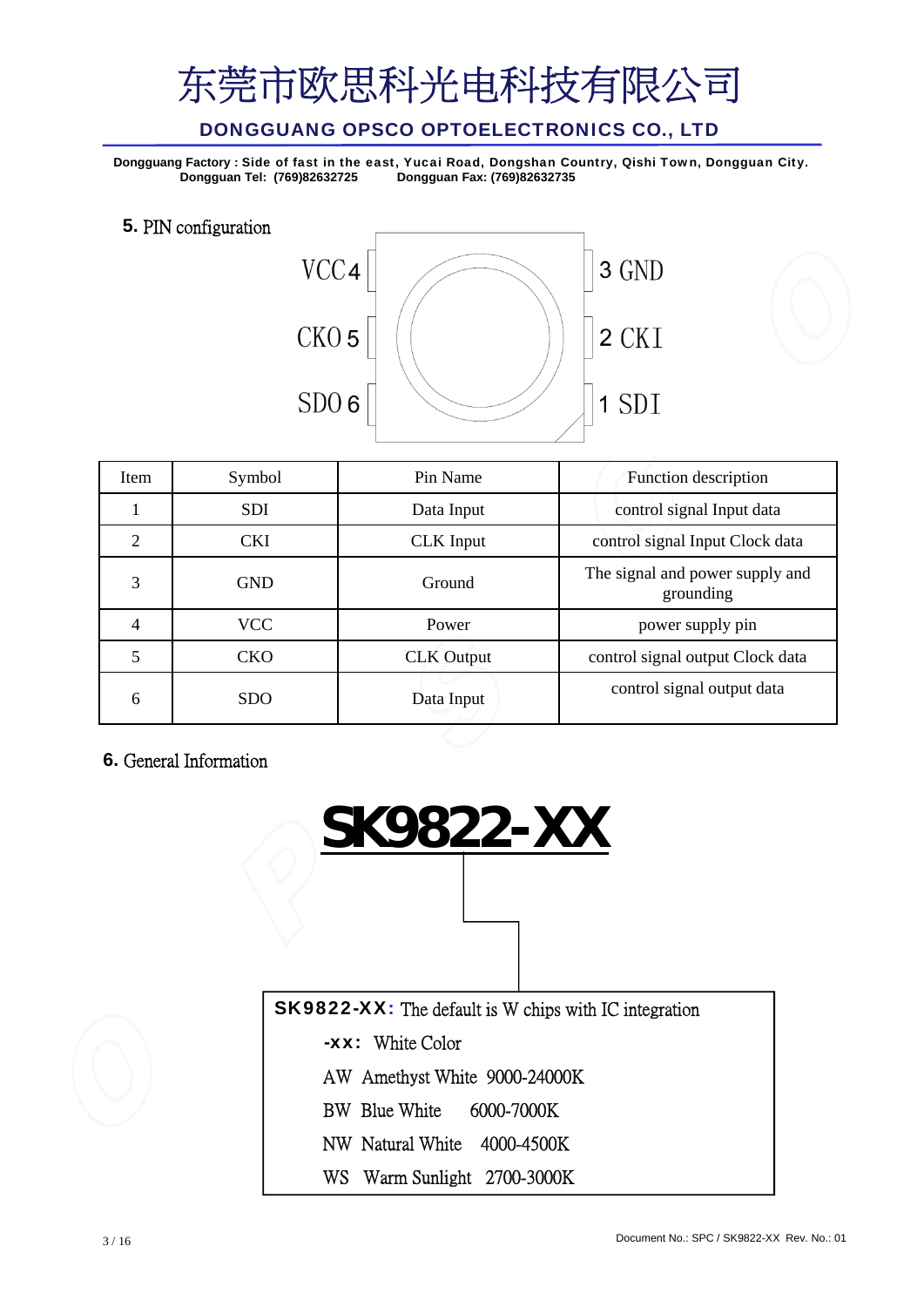## DONGGUANG OPSCO OPTOELECTRONICS CO., LTD

Dongguang Factory : Side of fast in the east, Yucai Road, Dongshan Country, Qishi Town, Dongguan City.<br>Dongguan Tel: (769)82632725 Dongguan Fax: (769)82632735 **Dongguan Tel: (769)82632725 Dongguan Fax: (769)82632735**

## **7.** Absolute Maximum Ratings (Ta=25℃,VSS=0V) :

| Parameter            | Symbol                      | Range               | Unit         |
|----------------------|-----------------------------|---------------------|--------------|
| Power supply voltage | VDD                         | $-0.5+5.5$          |              |
| Logic input voltage  | $V_{IN}$                    | $-0.3 \sim$ VDD+0.3 |              |
| Working temperature  | Topt                        | $-20 - +80$         | $^{\circ}$ C |
| Storage temperature  | Tstg                        | $-50 - +120$        | $^{\circ}$   |
| <b>ESD</b> pressure  | $\mathsf{v}_{\texttt{ESD}}$ | 4K                  |              |

### **8.** The electrical parameters (unless otherwise specified,  $TA = -20 \sim +70 \degree C$ , VDD=4.5  $\sim 5.5V$ , VSS=0V):

| Parmeter                       | Symbol           | Min | Typical | Max | Unit   | Test<br>conditions |
|--------------------------------|------------------|-----|---------|-----|--------|--------------------|
| The chip supply voltage        | <b>VDD</b>       |     | 5.0     | 5.3 | $\vee$ |                    |
| R/G/B port pressure            | <b>VDS,MAX</b>   |     |         | 17  | $\vee$ |                    |
| The biggest LED output current | <sup>I</sup> max |     |         | 20  | mA     |                    |
| The clock high level width     | <b>TCLKH</b>     |     |         | >30 | ns     |                    |
| The clock low level width      | <b>TCLKL</b>     |     |         | >30 | ns     |                    |
| Data set up time               | <b>TSETUP</b>    |     |         | >10 | ns     |                    |
| The frequency of PWM           | <b>FPWM</b>      |     | 1.2     |     | KHZ    |                    |
| Static power consumption       | IDD              |     | 1       |     | mA     |                    |

## **9.** Feature Descriptions:

(1) Series data structure

 $\mathcal{S}$ 

 $+$ 

| $\overline{ }$ $\overline{ }$<br>∸∸ | $0*32$         | LED1  | LED <sub>2</sub> | LED <sub>3</sub> | LED4                | LED N | 1*32     |
|-------------------------------------|----------------|-------|------------------|------------------|---------------------|-------|----------|
|                                     | Frame<br>Start | Frame |                  |                  | $D - 4 = 124 - 1.4$ |       | End Fram |

Start Frame 32 Bits

| 0000   | 0000   | 0000   | 0000  |
|--------|--------|--------|-------|
| 0000   | 0000   | 0000   | 0000  |
| 8 Bits | 8 Bits | 8 Bits | 8 BHs |

LED Frame 32 Bits

|   | 111<br>.  | Global | $\left $ | $B - B$ | I N A N A I<br>1,777 |
|---|-----------|--------|----------|---------|----------------------|
| ⊷ |           |        |          |         |                      |
|   | Bits<br>Ω | $+ -$  | Rite     | €.<br>8 | ð                    |

End Frame 32 Bits

| 1111 1111 | 1111 1111    | 1111 1111 | 1111 1111 |
|-----------|--------------|-----------|-----------|
| Rite      | $R$ $R$ i te | Ri+e      | Bits      |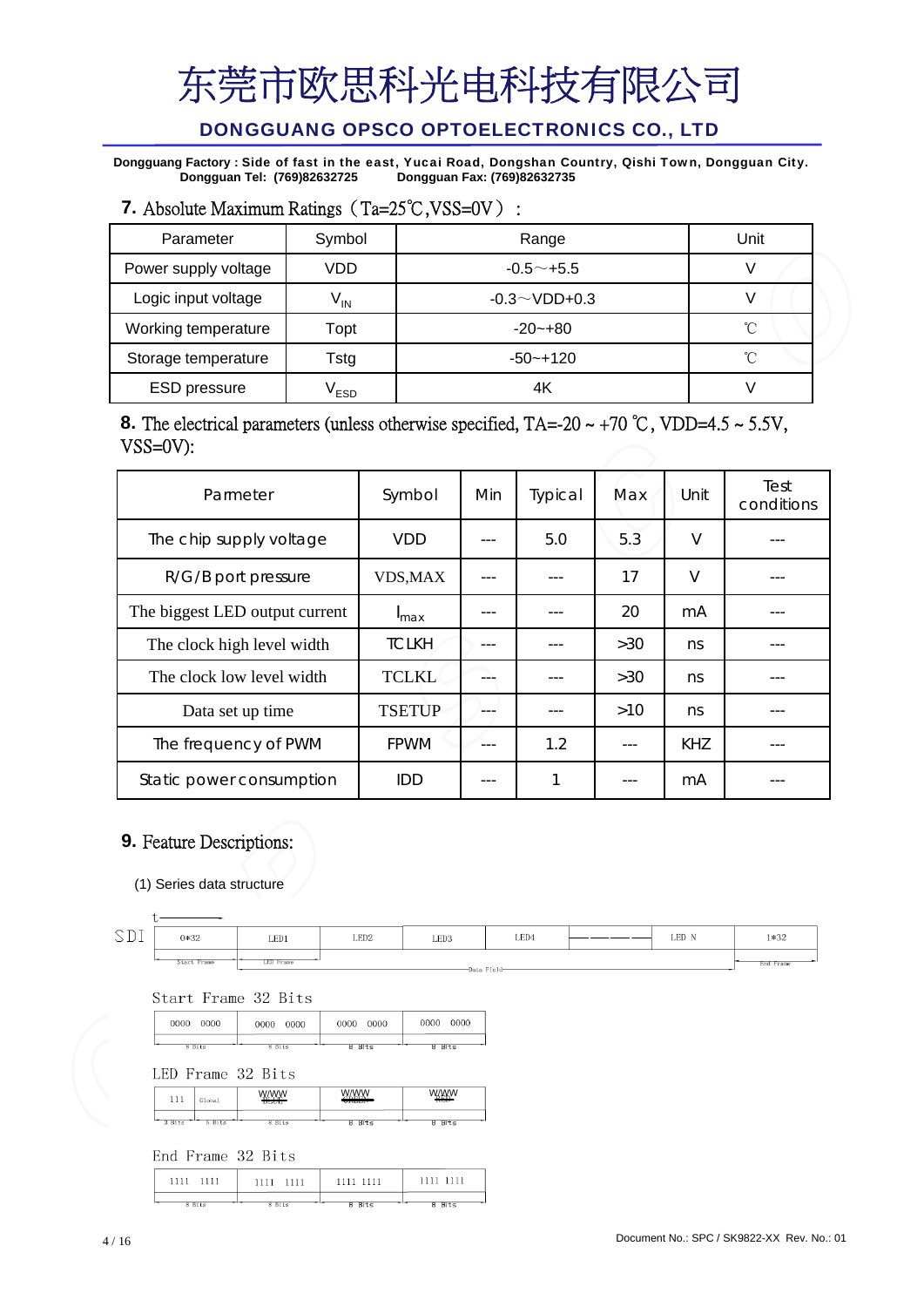### DONGGUANG OPSCO OPTOELECTRONICS CO., LTD

Dongguang Factory : Side of fast in the east, Yucai Road, Dongshan Country, Qishi Town, Dongguan City.<br>Dongguan Tel: (769)82632725 Dongguan Fax: (769)82632735 **Dongguan Tel: (769)82632725 Dongguan Fax: (769)82632735**

#### (2) 256 level gray level:

| Data      | Duty Cycle |
|-----------|------------|
| $MSB$ LSB |            |
| 0000 0000 | 0/256      |
| 0000 0001 | 1/256      |
| 0000 0010 | 2/256      |
|           |            |
|           |            |
|           |            |
|           |            |
| 1111 1101 | 253/256    |
| 1111 1110 | 254/256    |
| 1111 1111 | 255/256    |

(3) PWM input / output signal relationship:



(4) 5-Bit (level 32) brightness adjustment (simultaneous control of OUTR\OUTG\OUTB three port current):

| Data   | <b>Driving Current</b> |
|--------|------------------------|
| MSBLSB |                        |
| 00000  | 0/31                   |
| 00001  | 1/31                   |
| 00010  | 2/31                   |
|        |                        |
|        |                        |
|        |                        |
|        |                        |
|        |                        |
| 11101  | 29/31                  |
| 11110  | 30/31                  |
| 11111  | 31/31                  |

(5) Refresh Rate :

Frame rate (=1/ (64+ (32\* points)) \*CKI (cycle) unit: frames per second )

Such as: 1024 points, CKI frequency is 1MHZ, is =30 frames per second frame rate.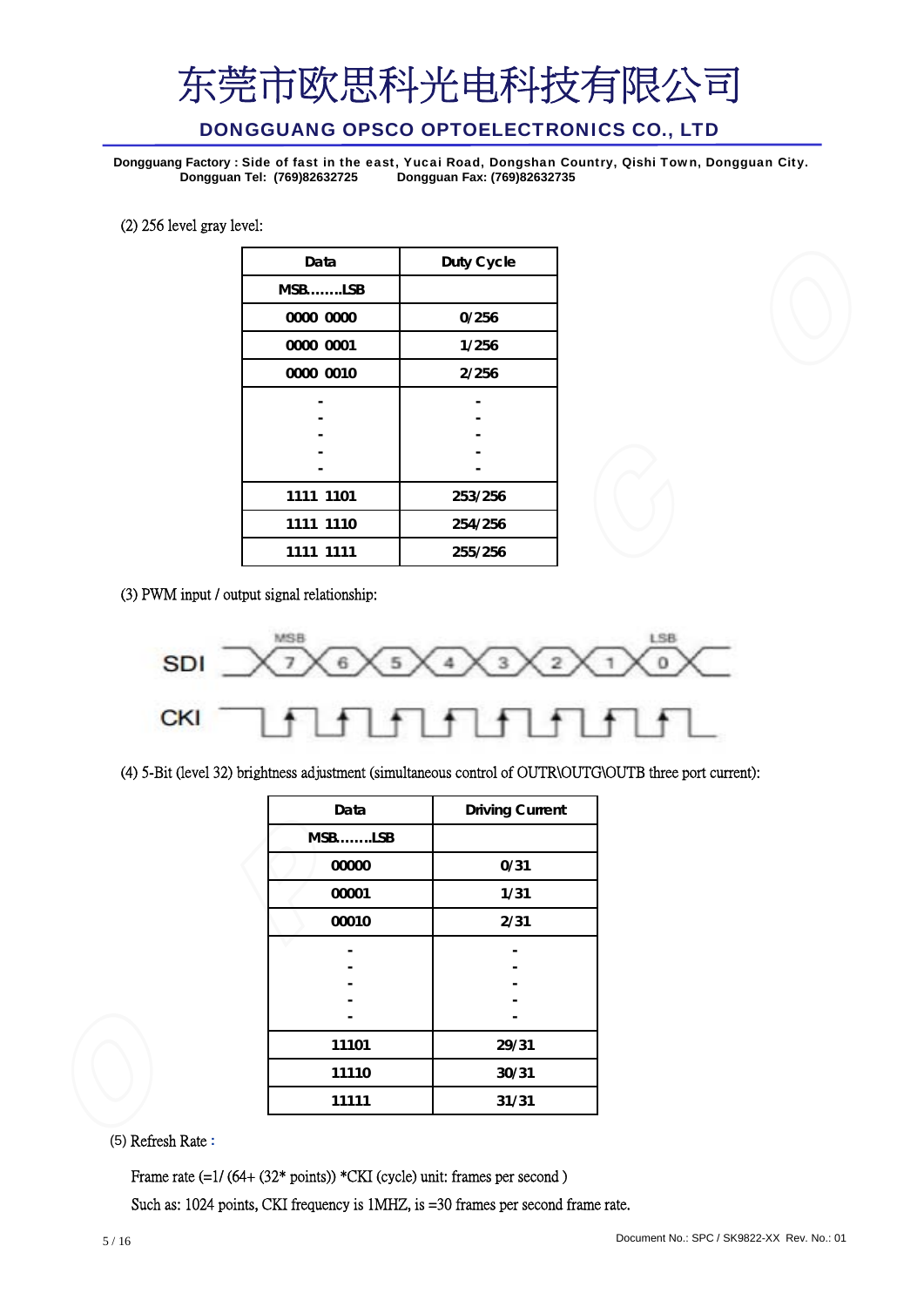## DONGGUANG OPSCO OPTOELECTRONICS CO., LTD

**Dongguang Factory :** Side of fast in the east, Yucai Road, Dongshan Country, Qishi Town, Dongguan City. **Dongguan Tel: (769)82632725 Dongguan Fax: (769)82632735**

#### **13. White Color Temperature Ranks & CIE Color Rank (Refer to CIE 1931 chromaticity diagram)**

| CA              | X1     | Y1     | X2       | Y2       | X3       | Y3       | X4     | Y4     |
|-----------------|--------|--------|----------|----------|----------|----------|--------|--------|
| AW7             | 0.276  | 0.2528 | 0.267114 | 0.263756 | 0.276214 | 0.281456 | 0.2844 | 0.268  |
| AW <sub>8</sub> | 0.2844 | 0.268  | 0.276214 | 0.281456 | 0.285414 | 0.299256 | 0.2928 | 0.2833 |
| AW9             | 0.2928 | 0.2833 | 0.285414 | 0.299256 | 0.294614 | 0.317056 | 0.3012 | 0.2986 |

**CIE chromaticity coordinates (Amethyst White)**

#### **Amethyst White Color bin structures**

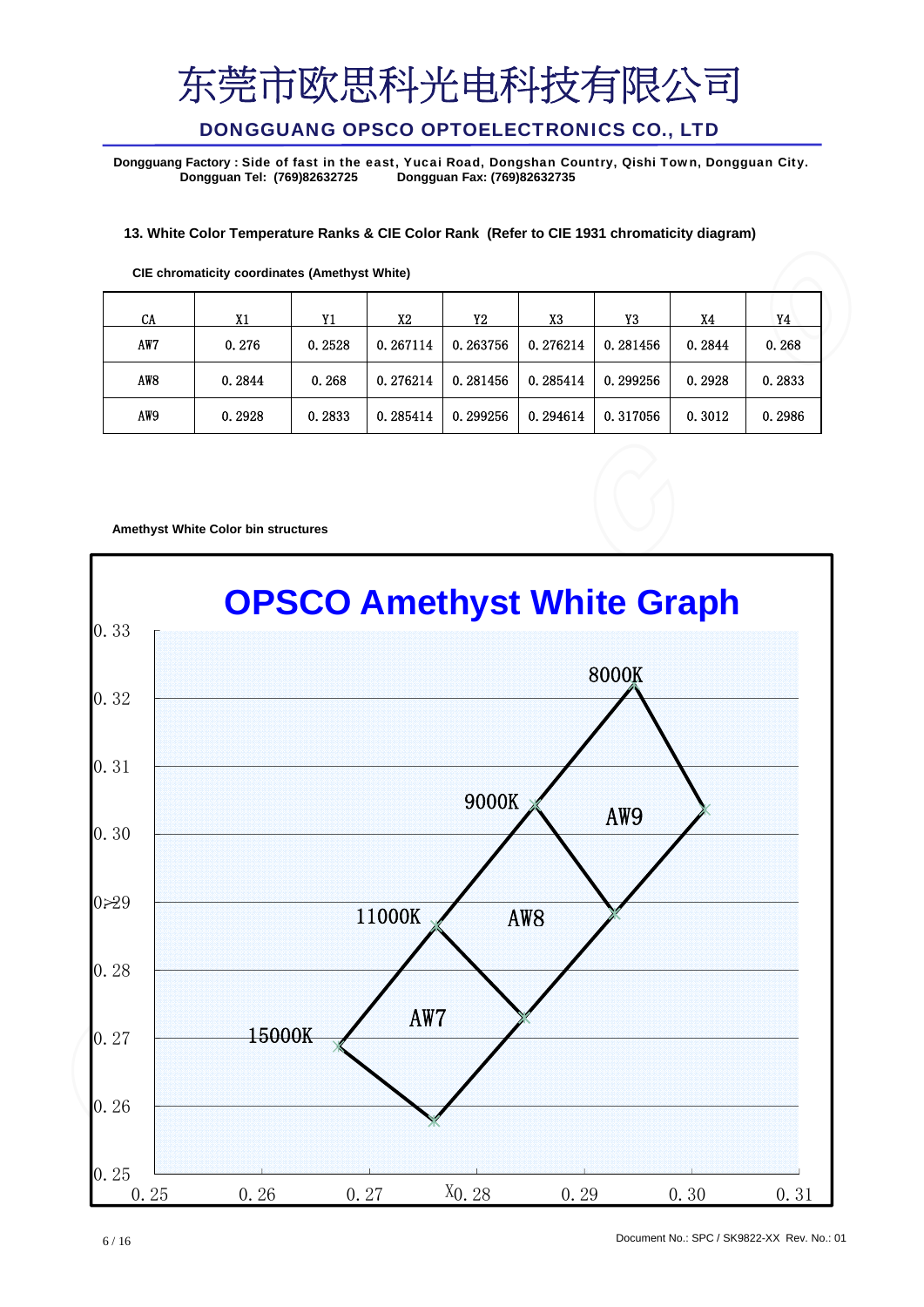## DONGGUANG OPSCO OPTOELECTRONICS CO., LTD

Dongguang Factory : Side of fast in the east, Yucai Road, Dongshan Country, Qishi Town, Dongguan City.<br>Dongguan Tel: (769)82632725 Dongguan Fax: (769)82632735 **Dongguan Tel: (769)82632725 Dongguan Fax: (769)82632735**

#### **13. White Color Temperature Ranks & CIE Color Rank (Refer to CIE 1931 chromaticity diagram)**

| CA | X1       | Y1      | X2      | Y2      | X3      | Y3      | X4      | Y4      |
|----|----------|---------|---------|---------|---------|---------|---------|---------|
| CA | 0.305649 | 0.30617 | 0.29869 | 0.31022 | 0.30422 | 0.31765 | 0.31118 | 0.3136  |
| CB | 0.311181 | 0.3136  | 0.30422 | 0.31765 | 0.30975 | 0.32508 | 0.31671 | 0.32103 |
| cc | 0.316713 | 0.32103 | 0.30975 | 0.32508 | 0.31529 | 0.33252 | 0.32225 | 0.32847 |
| CD | 0.322245 | 0.32847 | 0.31529 | 0.33252 | 0.32082 | 0.33995 | 0.32778 | 0.3359  |
| CE | 0.327777 | 0.3359  | 0.32082 | 0.33995 | 0.32635 | 0.34738 | 0.33331 | 0.34333 |

**CIE chromaticity coordinates (ANSI Cool White)**

**ANSI Blue White Color bin structures**

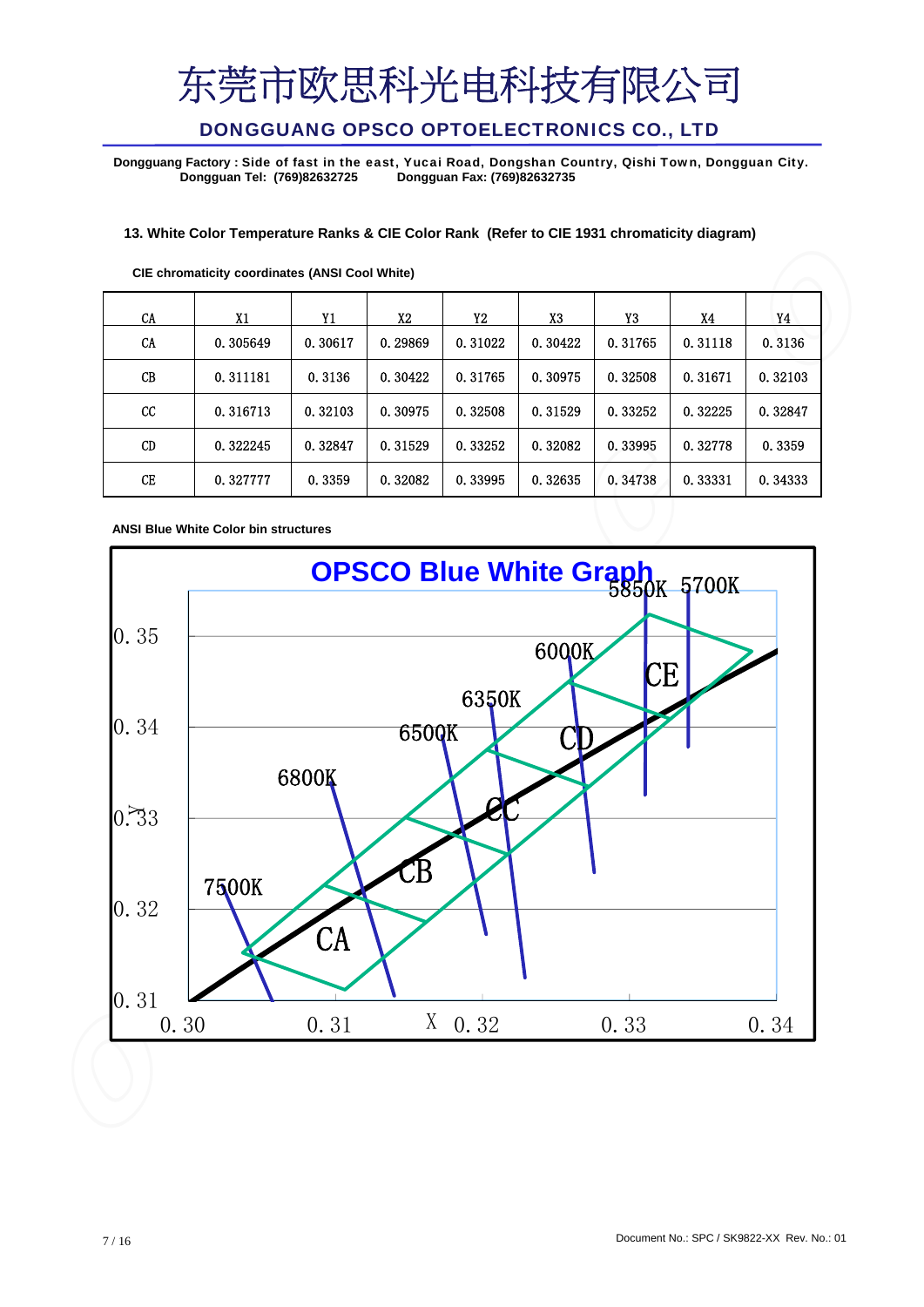## DONGGUANG OPSCO OPTOELECTRONICS CO., LTD

Dongguang Factory : Side of fast in the east, Yucai Road, Dongshan Country, Qishi Town, Dongguan City.<br>Dongguan Tel: (769)82632725 Dongguan Fax: (769)82632735 **Dongguan Tel: (769)82632725 Dongguan Fax: (769)82632735**

| CA        | Х1     | Y1     | X2     | Y2     | X3     | Y3     | X4     | Y4     |
|-----------|--------|--------|--------|--------|--------|--------|--------|--------|
| NA        | 0.3662 | 0.3541 | 0.3578 | 0.3594 | 0.3623 | 0.3666 | 0.3707 | 0.3612 |
| <b>NB</b> | 0.3707 | 0.3612 | 0.3623 | 0.3666 | 0.3669 | 0.3737 | 0.3753 | 0.3683 |
| NC        | 0.3753 | 0.3683 | 0.3669 | 0.3737 | 0.3714 | 0.3808 | 0.3798 | 0.3754 |
| ND        | 0.3798 | 0.3754 | 0.3714 | 0.3808 | 0.3759 | 0.3879 | 0.3844 | 0.3825 |
| <b>NE</b> | 0.3844 | 0.3825 | 0.3759 | 0.3879 | 0.3805 | 0.3950 | 0.3889 | 0.3897 |

**CIE chromaticity coordinates (ANSI Natural white)**

**ANSI Natural White Color bin structures**

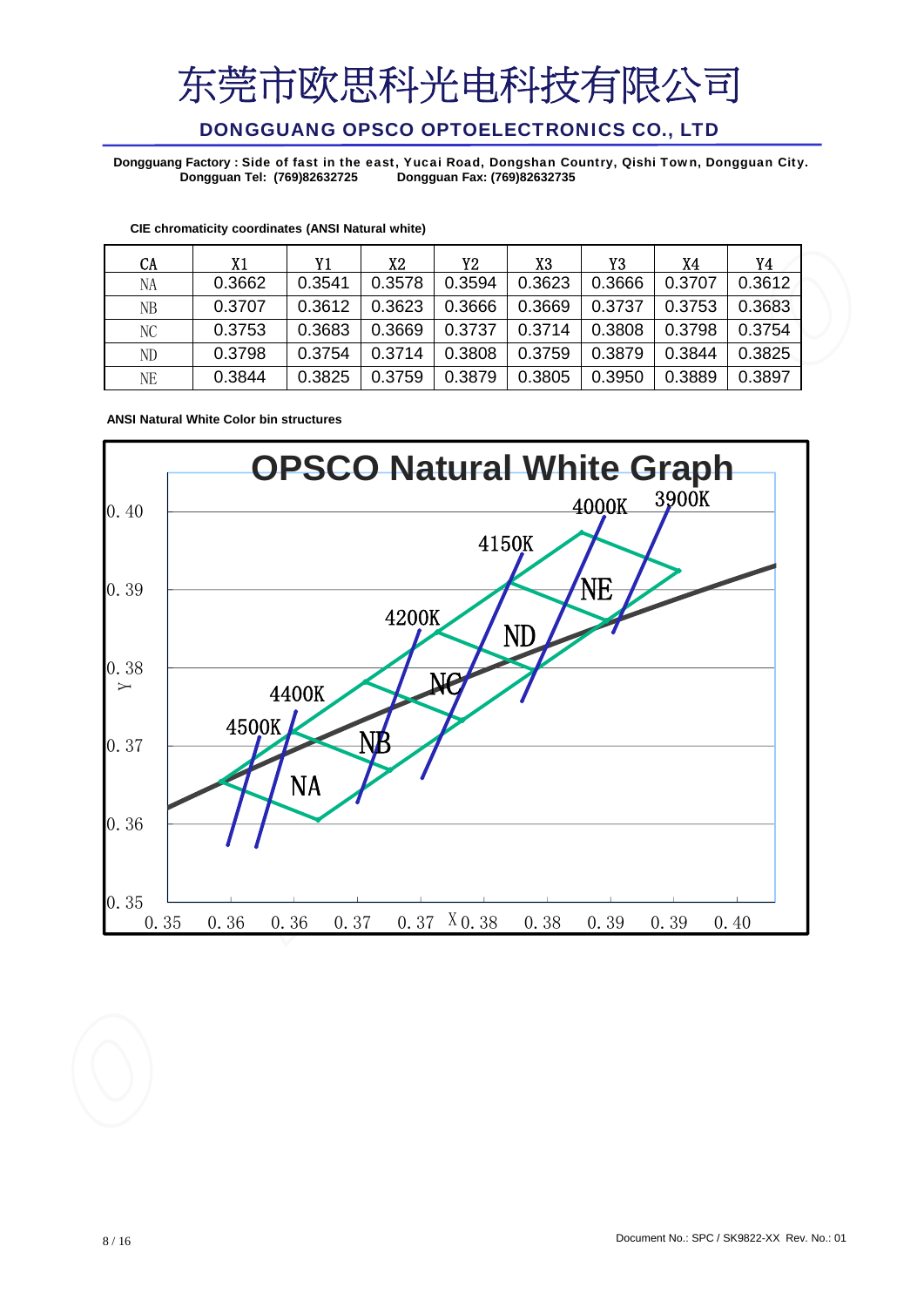## DONGGUANG OPSCO OPTOELECTRONICS CO., LTD

Dongguang Factory : Side of fast in the east, Yucai Road, Dongshan Country, Qishi Town, Dongguan City.<br>Dongguan Tel: (769)82632725 Dongguan Fax: (769)82632735 **Dongguan Tel: (769)82632725 Dongguan Fax: (769)82632735**

| CA | X1    | Y1    | X2    | Y2    | X3    | Y3    | X4    | Y4    |
|----|-------|-------|-------|-------|-------|-------|-------|-------|
| KА | 0.427 | 0.386 | 0.420 | 0.393 | 0.426 | 0.399 | 0.433 | 0.392 |
| KВ | 0.433 | 0.392 | 0.426 | 0.399 | 0.431 | 0.405 | 0.438 | 0.398 |
| KC | 0.438 | 0.398 | 0.431 | 0.405 | 0.437 | 0.411 | 0.444 | 0.404 |
| KD | 0.444 | 0.404 | 0.437 | 0.411 | 0.442 | 0.417 | 0.449 | 0.410 |
| KE | 0.449 | 0.410 | 0.442 | 0.417 | 0.448 | 0.423 | 0.455 | 0.416 |

#### **CIE chromaticity coordinates (ANSI Warm White)**

**ANSI Warm White Color bin structures**

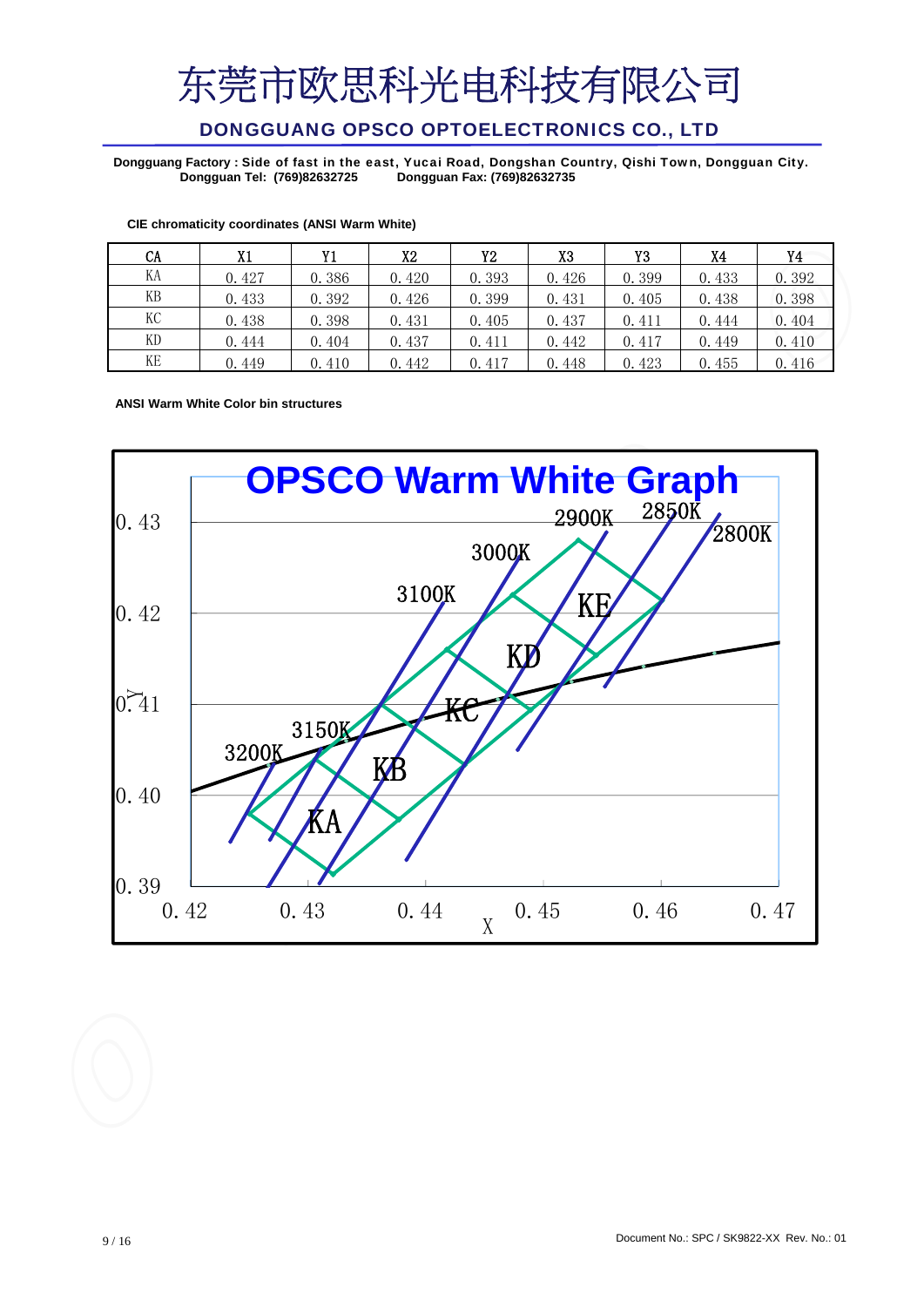

Dongguang Factory : Side of fast in the east, Yucai Road, Dongshan Country, Qishi Town, Dongguan City.<br>Dongguan Tel: (769)82632725 Dongguan Fax: (769)82632735 **Dongguan Tel: (769)82632725 Dongguan Fax: (769)82632735**

**10.** The typical application circuit:



In the practical application circuit, the signal input and output pins of the IC signal input and output pins should be connected to the signal input and output terminals. In addition, in order to make the IC chip is more stable, even the capacitance between beads is essential back;

Application: used for soft lamp strip or hard light, lamp beads transmission distance is short, suggested in signal in time the clock line input and output end of each connected in series protection resistors, R1=R0 of about 500 ohms.

Application: for module or general special-shaped products, lamp beads transmission distance is long, because of different wire and transmission distance, in the signal in time clock at both ends of the line on grounding protection resistance will be slightly different; to the actual use of fixed;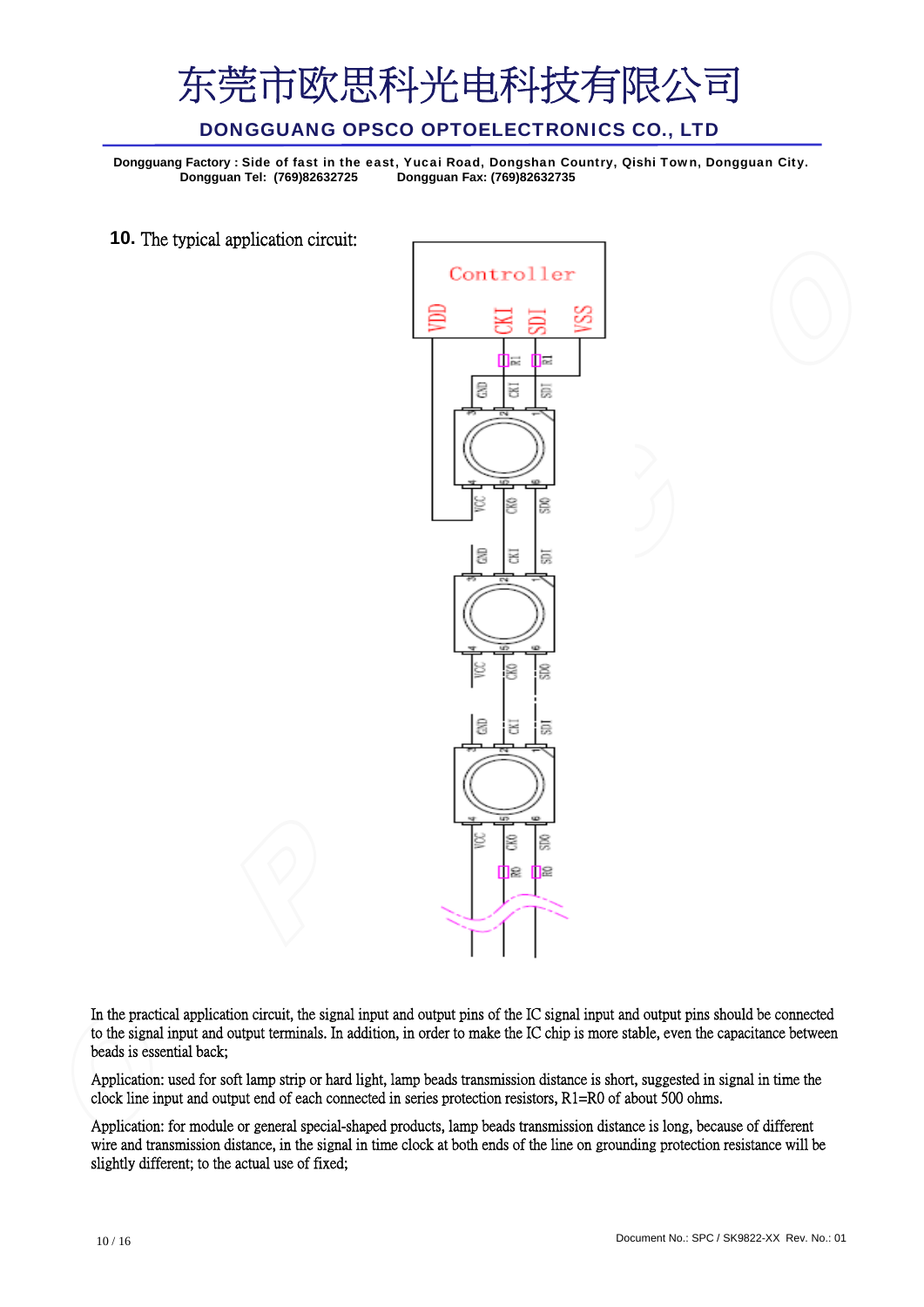## DONGGUANG OPSCO OPTOELECTRONICS CO., LTD

Dongguang Factory : Side of fast in the east, Yucai Road, Dongshan Country, Qishi Town, Dongguan City.<br>Dongguan Tel: (769)82632725 Dongguan Fax: (769)82632735 **Dongguan Tel: (769)82632725 Dongguan Fax: (769)82632735**

#### **14. Optical-Electrical Characteristic Graphs (InGaN)**



Thermal Pad Temperature vs. Relative Light Output



Thermal Pad Temperature vs. Forward Current



Wavelength Characteristics

5.0



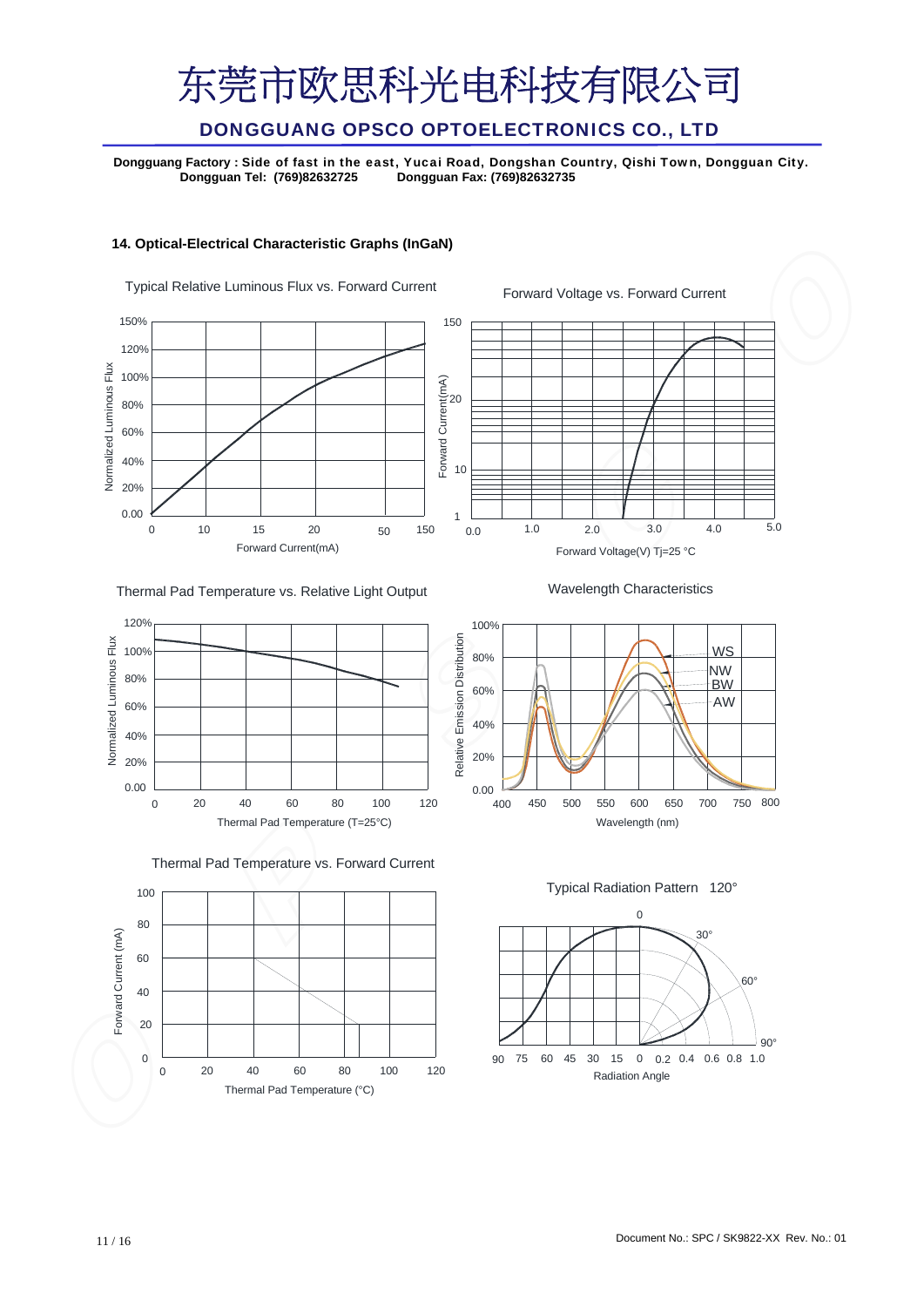### DONGGUANG OPSCO OPTOELECTRONICS CO., LTD

Dongguang Factory : Side of fast in the east, Yucai Road, Dongshan Country, Qishi Town, Dongguan City.<br>Dongguan Tel: (769)82632725 Dongguan Fax: (769)82632735 **Dongguan Tel: (769)82632725 Dongguan Fax: (769)82632735**

12. Packaging Standard:



The reel pack is applied in SMD LED. The LEDs are packed in cardboard boxes after packaging in normal or antielectrostatic bags. cardboard boxes will be used to protect the LEDs from mechanical shocks during transportation. The boxes are not water resistant and therefore must be kept away from water and moisture.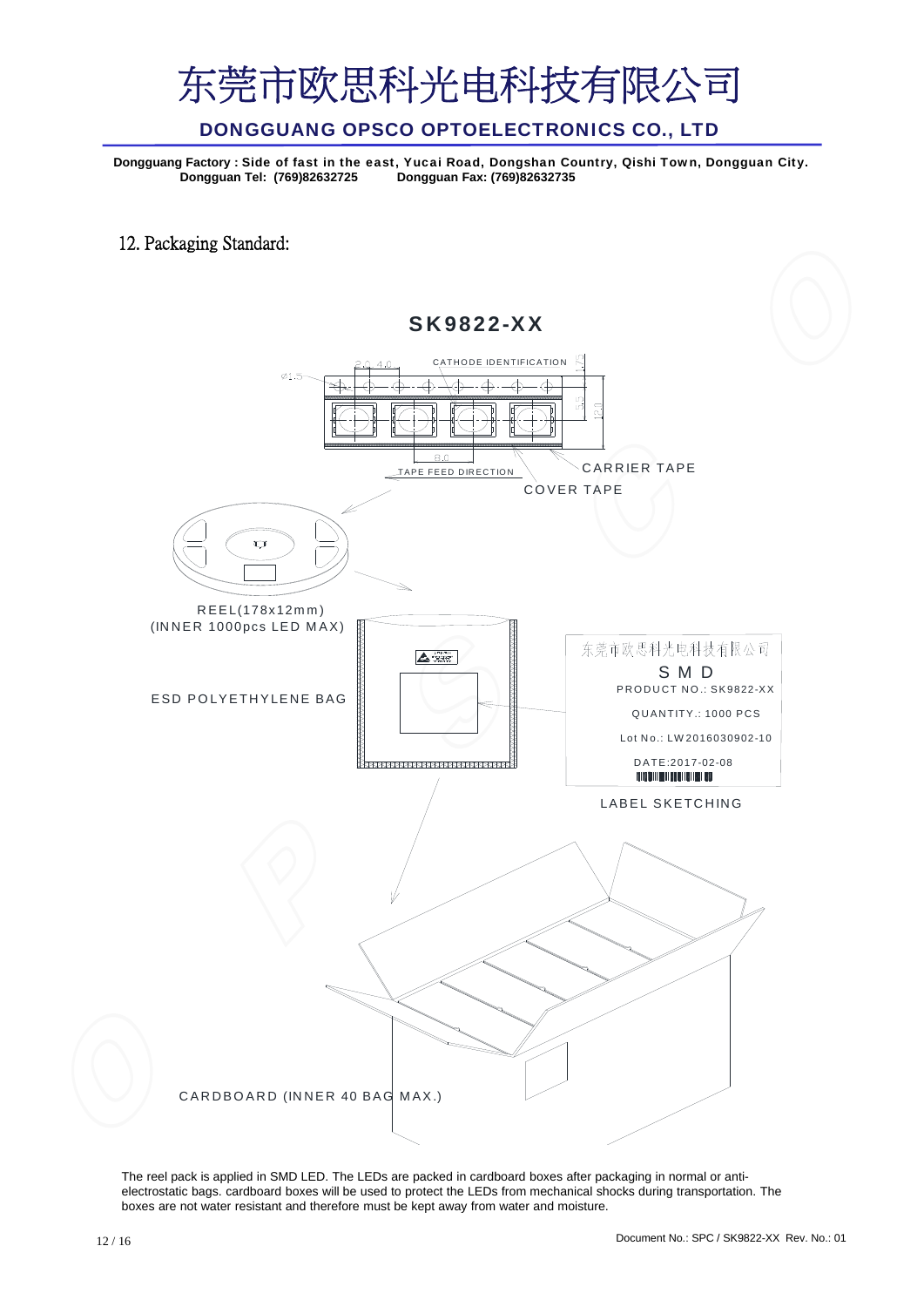

Dongguang Factory : Side of fast in the east, Yucai Road, Dongshan Country, Qishi Town, Dongguan City.<br>Dongguan Tel: (769)82632725 Dongguan Fax: (769)82632735 **Dongguan Tel: (769)82632725 Dongguan Fax: (769)82632735**

## **TOP SMD LED Application Notes**

#### 1. Features

**The Purposes of making OPSCO's customers and users to have a clear understanding on the ways how to use the LED**.

#### 2. Description

**Generally. The LED can be used the same way as other general purposed semiconductors. When using OPSCO's TOP SMD LED, the following precautions must be taken to protect the LED.**

#### 3. Cautions

#### 3.1. Dust & Cleaning

- **This emitter has a silicone surface, There are many benefits to the silicone surface in terms of optical properties and improved reliability. However, silicone is a softer material and prone to attract dust. While a minimal amount of dust and debris on the LED will not cause significant reduction in illumination, steps should be taken to keep the emitter free of dust.**
- **These include keeping the LEDs in the manufacturer's package prior to assembly and storing assemblies in an enclosed area after installing the emitters.**
- **Surface condition of this device may change when organic solvents such as trichloroethylene or acetone were applied.**
- **Avoid using organic solvent, it is recommended that isopropyl be used as a solvent for cleaning the LEDs. When using other solvents, it should be confirmed beforehand whether the solvents will dissolve the package and the resin of not.**
- **Do not clean the LEDs by the ultrasonic. When it is absolutely necessary, the influence as ultrasonic cleaning on the LEDs depends on factors such as ultrasonic power. Baking time and assembled condition. Before cleaning, a pre-test should be done to confirm whether any damage to the LEDs will occur.**

#### 3.2. Moisture Proof Package

**In order to avoid the absorption of moisture during transportation and storage, LED are packed in the aluminum envelop, A desiccant is included in the aluminum envelop as it absorbs moisture. When moisture is absorbed into the AMT package it may vaporize and expand during soldering. There is a possibility that this can cause exfoliation of the contacts and damage to the optical characteristics of the LEDs. For this reason, the moisture proof package is used to keep moisture to a minimum in the package.** 

#### 3.3. Storage

**In order to avoid the absorption of moisture, It is recommended to store SMD LED (in bulk or taped) in the dry box (or the desiccator ) with a desiccant, Otherwise to store them in the following environment as recommended.**

**a. Temperature: 5**℃**~30**℃ **b. Humidity: 60% RH Max**

**It is recommended to solder the LED as soon as possible after unpacking the aluminum envelop, But in case that the LED have to be left unused after unpacking envelop again is requested.**

**The LED should be soldering within 1 hours after opening the package.**

**If baking is required, A baking treatment should be performed as follows:**

**70**℃±**5**℃ **for more than 24 hours.**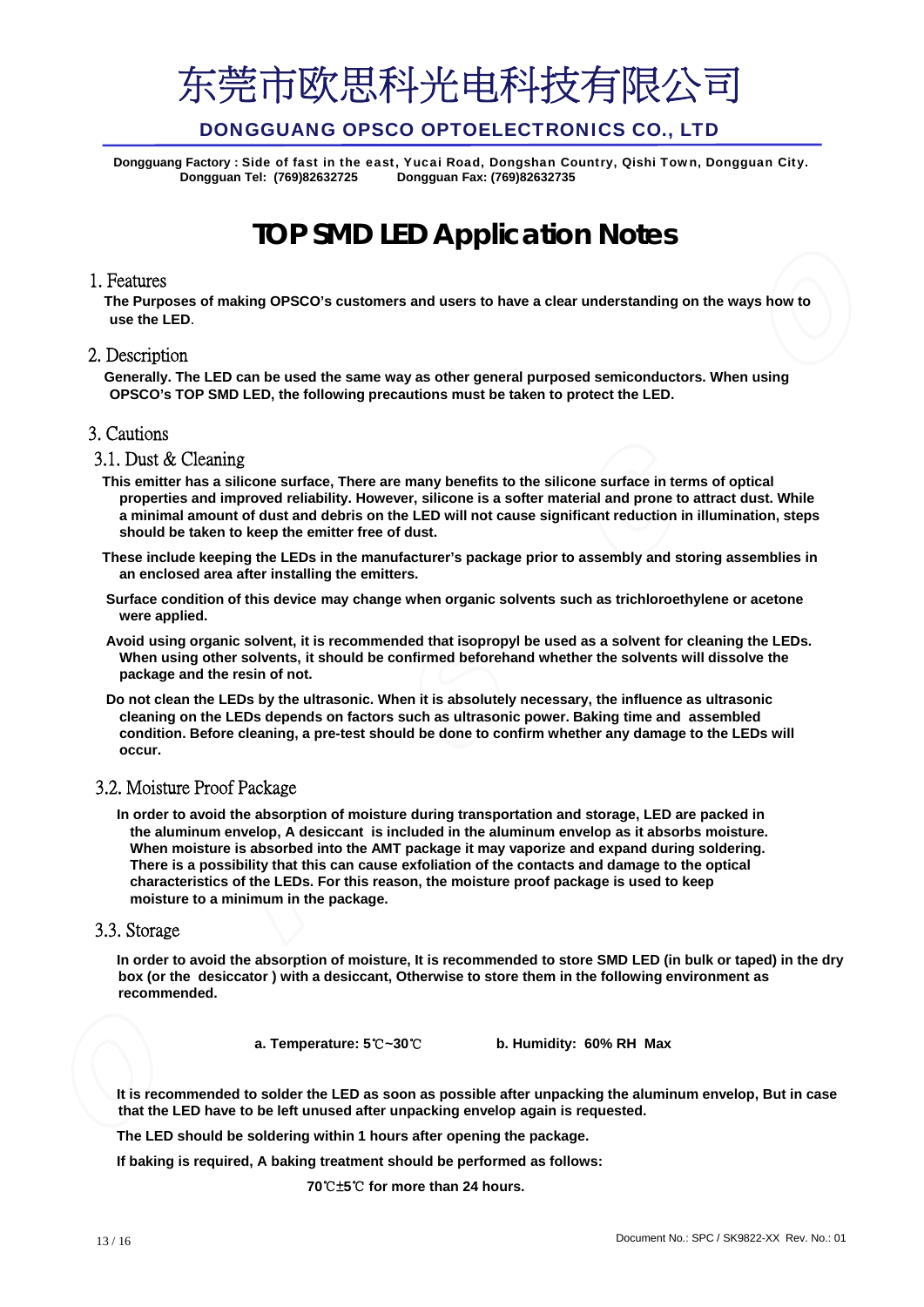### DONGGUANG OPSCO OPTOELECTRONICS CO., LTD

**Dongguang Factory :** Side of fast in the east, Yucai Road, Dongshan Country, Qishi Town, Dongguan City. **Dongguan Tel: (769)82632725 Dongguan Fax: (769)82632735**

### 3.4. Reflow Soldering Characteristics

In testing, OPSCO has found S50 LEDs to be compatible with JEDEC J-STD-020C,using the parameters listed below. As a general guideline OPSCO recommends that users follow the recommended soldering profile provided by the manufacturer of solder paste used.

Note that this general guideline is offered as a starting point and may require adjustment for certain PCB designs and

Configurations of reflow soldering equipment.



|  | ıme |  |
|--|-----|--|
|  |     |  |

| <b>Profile Feature</b>                               | <b>Lead-Based Solder</b>       | Lead-Free Solder          |
|------------------------------------------------------|--------------------------------|---------------------------|
| Average Ramp-Up Rate (Ts $_{max}$ to Tp)             | 3°C/second max.                | 3°C/second max.           |
| Preheat: Temperature Min (Ts <sub>min</sub> )        | $100^{\circ}$ C                | 150°C                     |
| Preheat: Temperature Min (Ts $_{max}$ )              | 150°C                          | $200^{\circ}$ C           |
| Preheat: Time ( $ts_{min to}ts_{max}$ )              | 60-120 seconds                 | 60-180 seconds            |
| Time Maintained Above: Temperature (T <sub>1</sub> ) | $183 \text{ }^{\circ}$ C       | 217 $\degree$ C           |
| Time Maintained Above: Time (t,)                     | $60-150$ seconds               | 60-150 seconds            |
| Peak/Classification Temperature $(Tp)$               | $215 \text{ }^{\circ}\text{C}$ | 240 $\degree$ C           |
| Time Within 5℃ of Actual Peak Temperature (tp)       | <10 seconds                    | $<$ 10 seconds            |
| Ramp-Down Rate                                       | 6°C/second max.                | $6^{\circ}$ C/second max. |
| Time 25 °C to Peak Temperature                       | <6 minutes max.                | <6 minutes max.           |

Note: All temperatures refer to topside of the package, measured on the package body surface.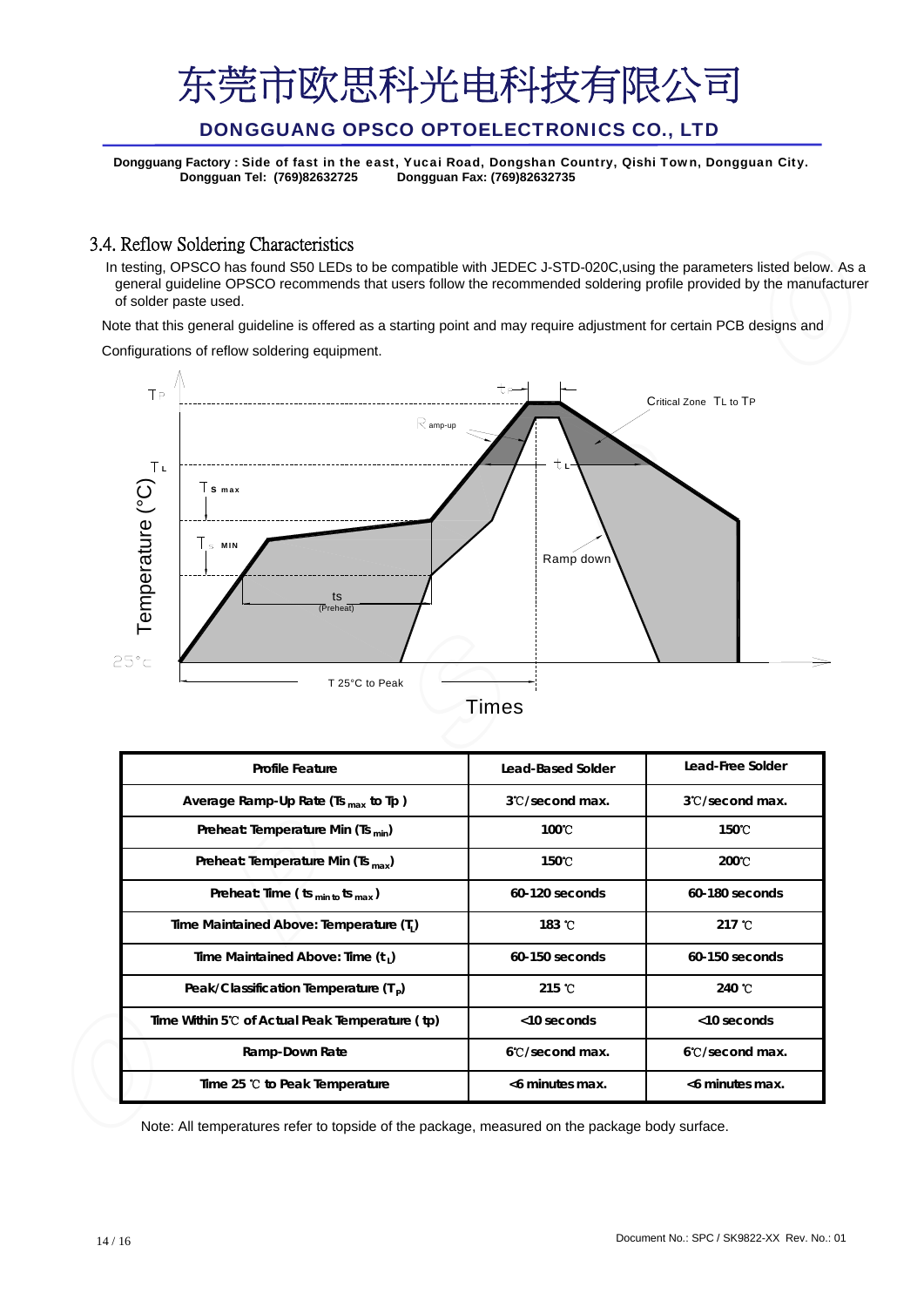### DONGGUANG OPSCO OPTOELECTRONICS CO., LTD

Dongguang Factory : Side of fast in the east, Yucai Road, Dongshan Country, Qishi Town, Dongguan City.<br>Dongguan Tel: (769)82632725 Dongguan Fax: (769)82632735 **Dongguan Tel: (769)82632725 Dongguan Fax: (769)82632735**

### 3.5 Heat Generation:

**Thermal design of the end product is of paramount importance. Please consider the heat generation of the LED when making the system design. The coefficient of temperature increase per input electric power is affected by the thermal resistance of the circuit board and density of LED placement on the board, as well as components. It is necessary to avoid in tense heat generation and operate within the maximum rating given in this specification. The operating current should be decided after considering the ambient maximum temperature of LEDs** 

#### 3.6 Electrostatic Discharge & Surge Current :

**Electrostatic discharge (ESD) or surge current (EOS) may damage LED.**

- **Precautions such as ESD wrist strap, ESD shoe strap or antistatic gloves must be worn whenever handling of LED.**
- **All devices, equipment and machinery must be properly grounded.**
- **It is recommended to perform electrical test to screen out ESD failures at final inspection.**
- **It is important to eliminate the possibility of surge current during circuitry design.**

#### 3.7 Moisture Proof Package

**Cannot take any responsibility for any trouble that are caused by using the LEDs at conditions exceeding our specifications.** 

**The LED light output is strong enough to injure human eyes. Precautions must be taken to prevent looking directly at the LEDs with unaided eyes for more than a few seconds.**

**The formal specification must be exchanged and signed by both parties before large volume purchase begins. The appearance and specifications of the product may be modified for improvement without notice.**